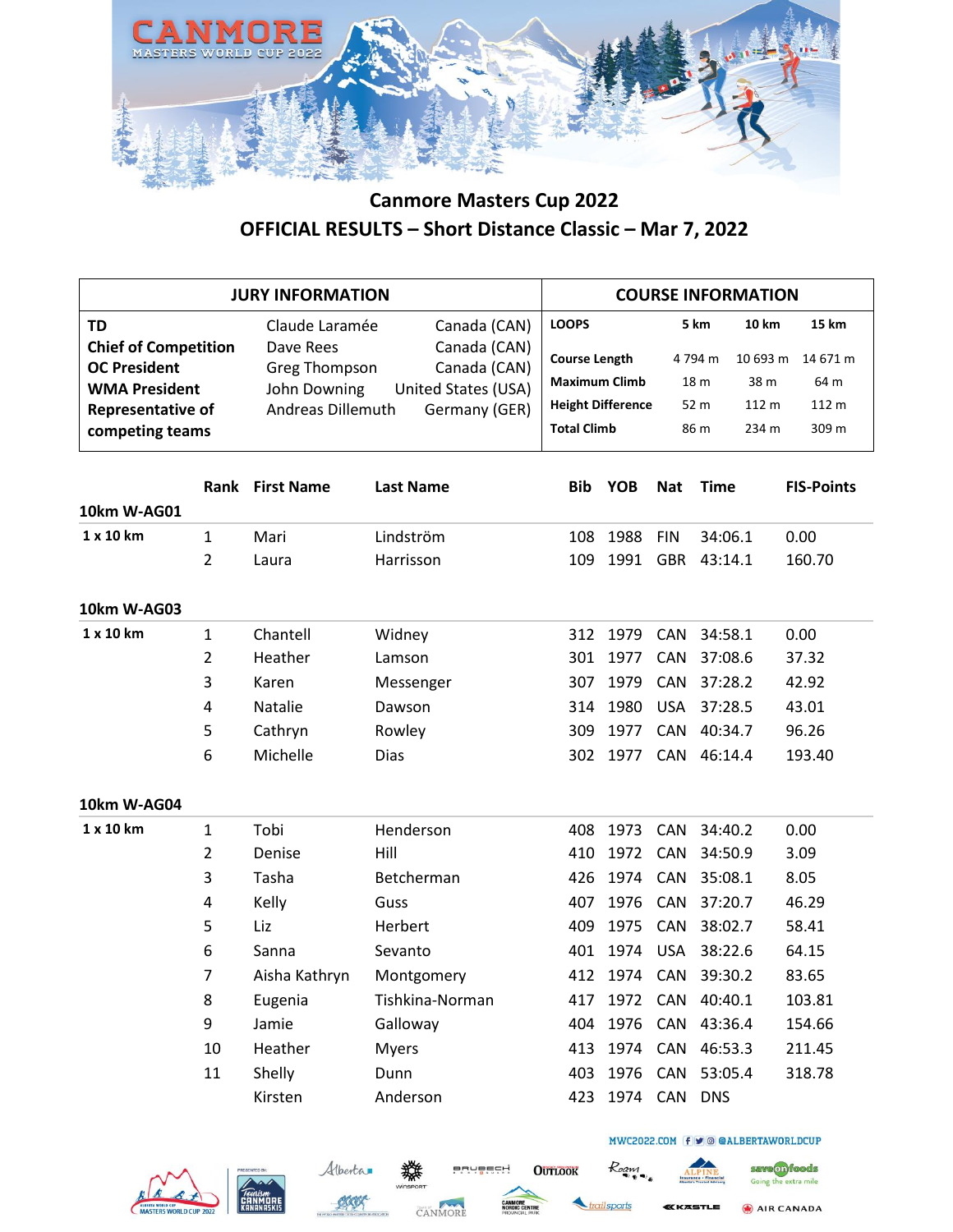

|             | Rank           | <b>First Name</b> | <b>Last Name</b>     | <b>Bib</b> | <b>YOB</b> | <b>Nat</b> | <b>Time</b> | <b>FIS-Points</b> |
|-------------|----------------|-------------------|----------------------|------------|------------|------------|-------------|-------------------|
| 10km W-AG05 |                |                   |                      |            |            |            |             |                   |
| 1 x 10 km   | $\mathbf{1}$   | Amanda            | Kosmerly             | 512        | 1971       | CAN        | 35:59.5     | 0.00              |
|             | $\overline{2}$ | Rhea              | Loiselle             | 513        | 1968       | CAN        | 36:45.0     | 12.64             |
|             | 3              | Kitty             | Earl-Torniainen      | 503        | 1967       | <b>USA</b> | 36:46.5     | 13.06             |
|             | 4              | Laura             | Salmon               | 515        | 1970       | CAN        | 37:47.2     | 29.92             |
|             | 5              | Germaine          | Thomas               | 526        | 1967       | <b>USA</b> | 40:10.4     | 69.71             |
|             | 6              | Cindy             | Tester               | 516        | 1971       | CAN        | 43:19.3     | 122.19            |
|             | $\overline{7}$ | Donna             | Farrar               | 507        | 1967       | CAN        | 45:24.2     | 156.90            |
|             | 8              | Glenda            | Zamzow               | 518        | 1969       | CAN        | 52:28.1     | 274.67            |
|             | 9              | Lycia             | Shaffner             | 525        | 1969       | <b>USA</b> | 54:49.5     | 313.96            |
|             |                |                   |                      |            |            |            |             |                   |
| 10km W-AG06 |                |                   |                      |            |            |            |             |                   |
| 1 x 10 km   | $\mathbf{1}$   | Suzanne           | King                 | 629        | 1964       | <b>USA</b> | 34:30.8     | 0.00              |
|             | $\overline{2}$ | Natalie           | Yanchar              | 625        | 1963       | CAN        | 36:20.6     | 31.81             |
|             | 3              | Josee             | Leclerc              | 604        | 1964       | CAN        | 37:02.9     | 44.07             |
|             | 4              | Judi              | Hulme                | 601        | 1964       | <b>USA</b> | 39:29.6     | 86.58             |
|             | 5              | Jane              | Ravenshaw            | 618        | 1963       | CAN        | 39:34.4     | 87.97             |
|             | 6              | Christine         | Moors                | 606        | 1964       | <b>GER</b> | 41:01.6     | 113.23            |
|             | $\overline{7}$ | Susan             | Schroeder            | 609        | 1965       | <b>USA</b> | 41:30.0     | 121.46            |
|             | 8              | Marilyn           | Sandford             | 632        | 1965       | <b>USA</b> | 43:38.8     | 158.78            |
|             | 9              | Sybil             | Praski               | 631        | 1962       | <b>USA</b> | 46:06.2     | 201.49            |
|             | 10             | Joanna            | Brown                | 633        | 1964       | CAN        | 47:32.8     | 226.58            |
|             | 11             | Gaetane           | Perreault            | 630        | 1965       | <b>USA</b> | 48:24.4     | 241.53            |
|             | 12             | Kathy             | <b>Stenfors</b>      | 620        | 1963       | CAN        | 1:21:03.7   | 809.22            |
|             |                | Rosemary          | Oman                 | 605        | 1962       | SUI        | <b>DNS</b>  |                   |
|             |                | Jessica           | Heyes                | 612        | 1963       | <b>CAN</b> | <b>DNS</b>  |                   |
|             |                | Jette Ella        | Arendschneider Dorph | 627        | 1964       | GRL        | <b>DNS</b>  |                   |
|             |                |                   |                      |            |            |            |             |                   |







**OUTLOOK** 



**(KASTLE** 

MWC2022.COM f v @ @ALBERTAWORLDCUP



AIR CANADA

ailsports

Roam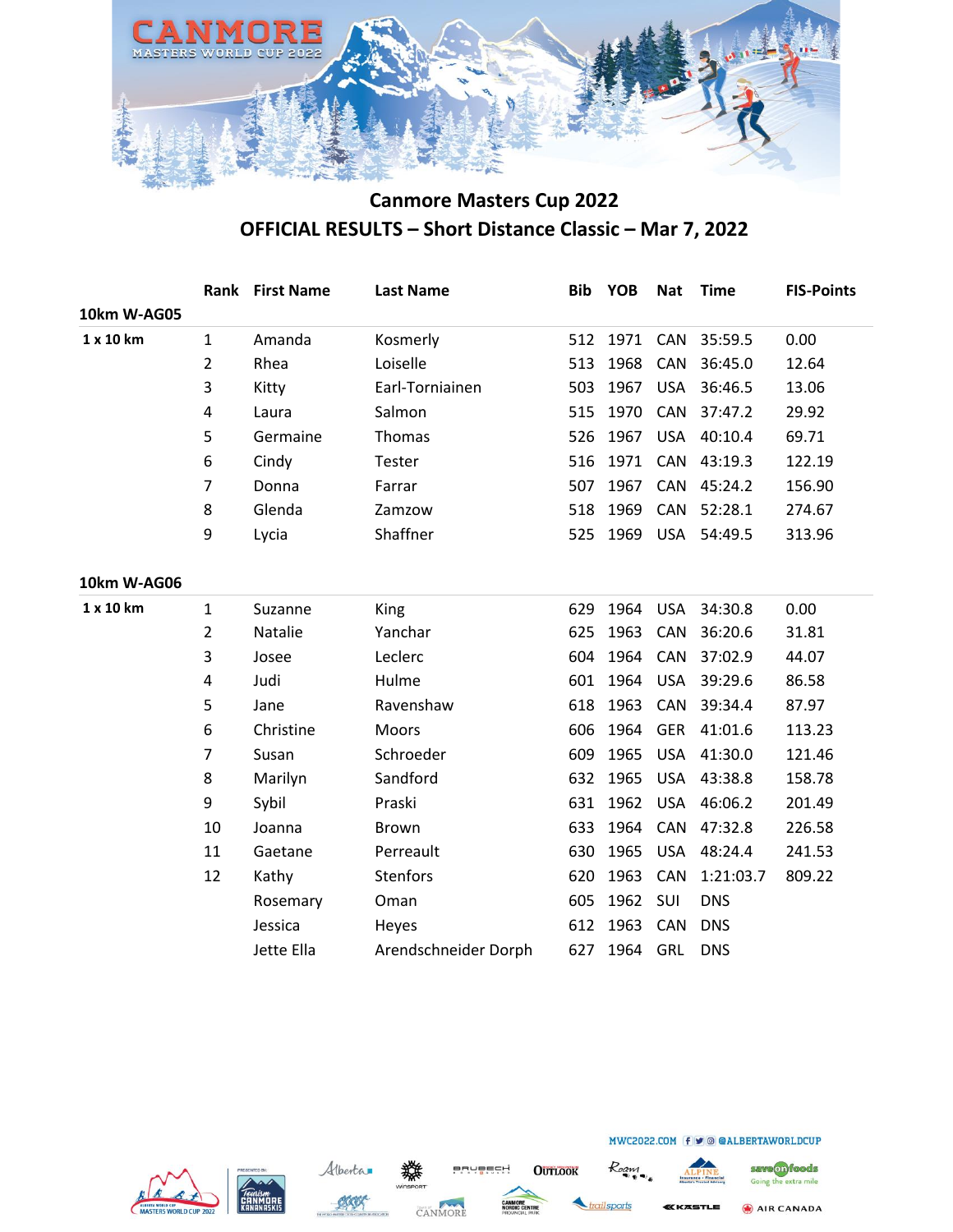

|             | Rank           | <b>First Name</b>  | <b>Last Name</b> | <b>Bib</b> | <b>YOB</b> | <b>Nat</b> | <b>Time</b> | <b>FIS-Points</b> |
|-------------|----------------|--------------------|------------------|------------|------------|------------|-------------|-------------------|
| 10km W-AG07 |                |                    |                  |            |            |            |             |                   |
| 1 x 10 km   | $\mathbf{1}$   | Elizabeth          | Youngman         | 701        | 1959       | <b>USA</b> | 36:10.0     | 0.00              |
|             | $\overline{2}$ | Mary               | Young            | 705        | 1959       | CAN        | 36:56.7     | 12.91             |
|             | 3              | Magdalena          | Bowen            | 706        | 1957       | <b>USA</b> | 37:15.5     | 18.11             |
|             | 4              | Muffy              | Ritz             | 703        | 1957       | <b>USA</b> | 37:23.4     | 20.29             |
|             | 5              | Cheryl             | <b>Dubois</b>    | 711        | 1961       | <b>USA</b> | 38:36.8     | 40.59             |
|             | 6              | Wietske            | Eikelenboom      | 722        | 1961       | CAN        | 38:50.5     | 44.38             |
|             | 7              | Louise             | Martineau        | 709        | 1960       | CAN        | 39:25.0     | 53.92             |
|             | 8              | Soile              | Kaipia           | 704        | 1961       | <b>FIN</b> | 41:12.0     | 83.50             |
|             | 9              | Susan              | Turza            | 732        | 1960       | CAN        | 42:30.1     | 105.10            |
|             | 10             | Laura              | Howat            | 710        | 1959       | <b>USA</b> | 43:12.0     | 116.68            |
|             | 11             | <b>Wendy Blogg</b> | Anderson         | 740        | 1961       | CAN        | 44:10.4     | 132.83            |
|             | 12             | Elizabeth          | Paul             | 738        | 1957       | <b>USA</b> | 45:16.2     | 151.02            |
|             | 13             | Carol              | Poland           | 727        | 1960       | CAN        | 46:03.7     | 164.16            |
|             | 14             | Lone               | Pless            | 715        | 1960       | <b>GRL</b> | 47:30.6     | 188.18            |
|             | 15             | Diana              | Thomson          | 731        | 1959       | CAN        | 50:16.7     | 234.11            |
|             | 16             | Paula              | Purdon Mullen    | 729        | 1959       | CAN        | 52:06.9     | 264.58            |
|             | 17             | Marita             | Jacobsen         | 720        | 1959       | <b>DEN</b> | 52:22.2     | 268.81            |
|             | 18             | Susan              | Bond             | 735        | 1958       | <b>USA</b> | 59:29.2     | 386.88            |
| 10km W-AG08 |                |                    |                  |            |            |            |             |                   |
| 1 x 10 km   | $\mathbf{1}$   | Pat                | Pearce           | 801        | 1953       | CAN        | 35:54.0     | 0.00              |
|             | $\overline{2}$ | Marianne           | Niemi            | 804        | 1956       | <b>FIN</b> | 37:50.4     | 32.42             |
|             | 3              | Anja               | Rovio            | 822        | 1954       | <b>FIN</b> | 39:54.7     | 67.05             |
|             | 4              | Katie              | Meyer            | 806        | 1956       | <b>USA</b> | 40:35.7     | 78.47             |
|             | 5              | Pat                | Wilson           | 821        | 1953       | CAN        | 41:07.8     | 87.41             |
|             | 6              | Sue                | Griffith         | 825        | 1956       | <b>USA</b> | 41:27.7     | 92.95             |
|             | 7              | Susan              | Emmons           | 812        | 1955       | <b>USA</b> | 42:37.4     | 112.37            |
|             | 8              | Sheila             | Lenes            | 808        | 1952       | CAN        | 43:16.5     | 123.26            |
|             | 9              | Elisabeth          | Thomsen          | 819        | 1955       | CAN        | 44:39.8     | 146.46            |
|             | 10             | Marilyn            | Kastens          | 826        | 1956       | <b>USA</b> | 44:40.2     | 146.57            |
|             | 11             | Theresia           | Wolkerstorfer    | 820        | 1956       | <b>AUT</b> | 46:12.9     | 172.40            |
|             | 12             | Aud                | Kjemperud        | 813        | 1953       | <b>NOR</b> | 51:56.3     | 268.05            |
|             | 13             | Kathleen           | Culhane-Pera     | 824        | 1953       | <b>USA</b> | 54:06.1     | 304.21            |
|             | 14             | Gail               | Niinimaa         | 815        | 1955       | CAN        | 56:55.5     | 351.39            |
|             | 15             | Dd                 | Roberts          | 827        | 1954       | <b>USA</b> | 59:51.6     | 400.45            |
|             | 16             | Kathi              | Antolak          | 823        | 1952       | <b>USA</b> | 1:03:42.2   | 464.68            |
|             |                |                    |                  |            |            |            |             |                   |







**OUTLOOK** 



Roam

**(KASTLE** 

MWC2022.COM f v @ @ALBERTAWORLDCUP

AIR CANADA

save on foods

Going the extra mile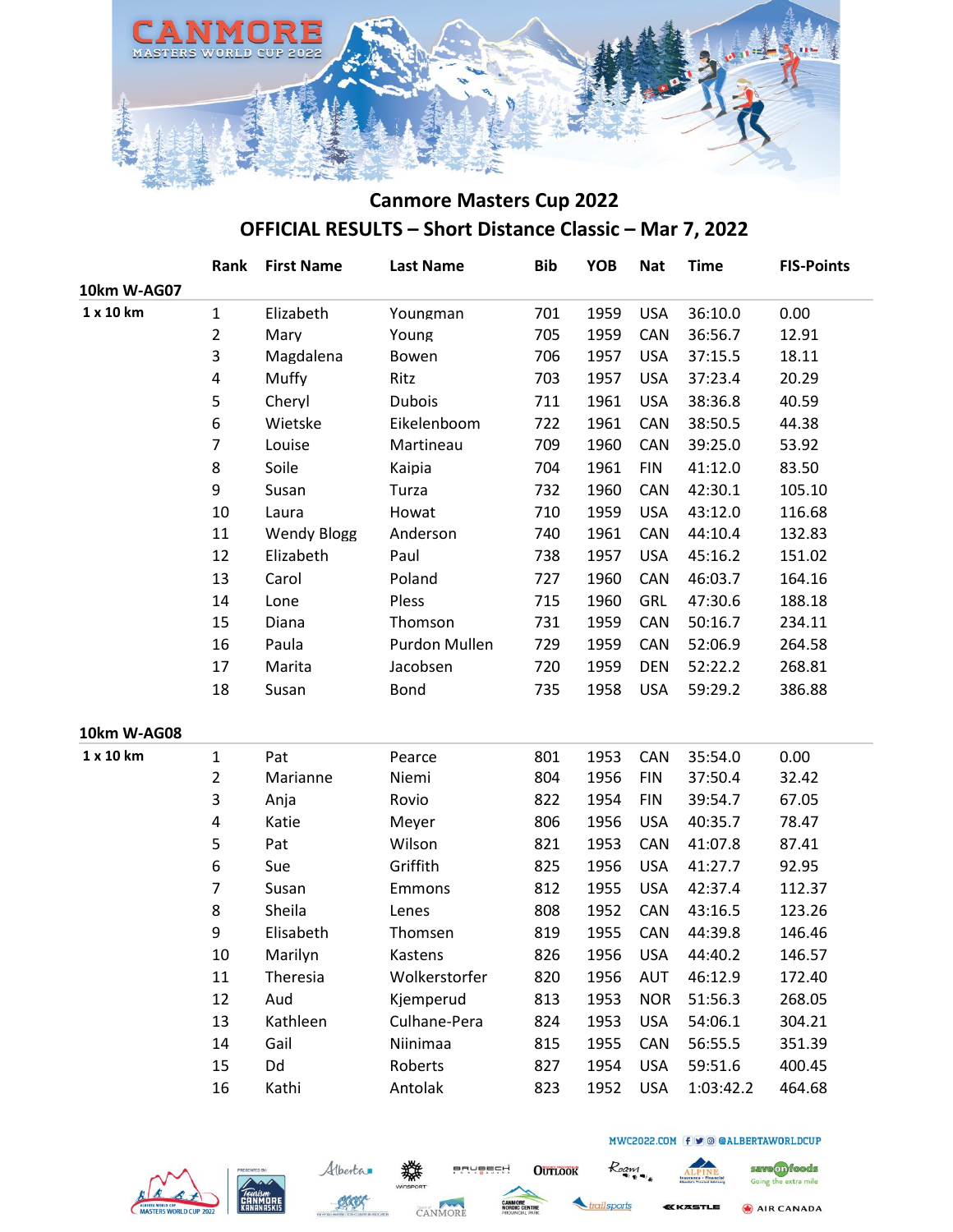

|             | Rank           | <b>First Name</b> | <b>Last Name</b> | <b>Bib</b> | <b>YOB</b> | <b>Nat</b> | <b>Time</b> | <b>FIS-Points</b> |
|-------------|----------------|-------------------|------------------|------------|------------|------------|-------------|-------------------|
| 5km W-AG09  |                |                   |                  |            |            |            |             |                   |
| 1 x 5 km    | $\mathbf{1}$   | Silvia            | Stettler         | 901        | 1948       | CAN        | 17:50.7     | 0.00              |
|             | $\overline{2}$ | Carolyn           | Tiernan          | 903        | 1951       | <b>USA</b> | 18:00.9     | 5.72              |
|             | 3              | Suzanne           | Corkran          | 910        | 1951       | <b>USA</b> | 20:29.6     | 89.04             |
|             | 4              | Gretchen          | Lindgren         | 902        | 1948       | <b>USA</b> | 20:47.4     | 99.02             |
|             | 5              | Jean              | <b>Bristow</b>   | 907        | 1948       | CAN        | 21:15.0     | 114.49            |
|             | 6              | <b>Berit</b>      | Hyvik            | 904        | 1948       | <b>NOR</b> | 21:24.2     | 119.64            |
|             | $\overline{7}$ | Patty             | Glover           | 913        | 1950       | CAN        | 23:28.6     | 189.35            |
|             | 8              | <b>Berit</b>      | Grosvold         | 912        | 1948       | <b>NOR</b> | 24:36.1     | 227.18            |
| 5km W-AG10  |                |                   |                  |            |            |            |             |                   |
| 1 x 5 km    | $\mathbf{1}$   | <b>Trina</b>      | Hosmer           | 952        | 1945       | <b>USA</b> | 17:38.1     | 0.00              |
|             | $\overline{2}$ | Marie Louise      | Svevad           | 951        | 1943       | <b>NOR</b> | 19:14.0     | 54.38             |
|             | 3              | <b>Bonnie</b>     | Mccoy            | 959        | 1946       | <b>USA</b> | 33:44.4     | 547.94            |
|             |                | <b>Berit</b>      | Flora            | 957        | 1943       | <b>USA</b> | <b>DNS</b>  |                   |
| 5km W-AG11  |                |                   |                  |            |            |            |             |                   |
| 1 x 5 km    | $\mathbf{1}$   | Abett             | Icks             | 973        | 1940       | <b>USA</b> | 23:29.0     | 0.00              |
|             | $\overline{2}$ | Gerd              | Lysne Johansen   | 971        | 1940       | <b>NOR</b> | 24:37.1     | 29.00             |
|             | 3              | Pat               | Kaald            | 974        | 1937       | <b>USA</b> | 33:07.3     | 246.26            |
|             | 4              | Patricia          | Taylor           | 975        | 1939       | <b>USA</b> | 44:12.3     | 529.44            |
| 10km M-AG01 |                |                   |                  |            |            |            |             |                   |
| 1 x 10 km   | $\mathbf{1}$   | Thomas            | Stieber          | 1004       | 1988       | CAN        | 30:27.9     | 0.00              |
|             | $\overline{2}$ | Jan Thomas        | Rossiter         | 1008       | 1987       | <b>IRL</b> | 31:53.3     | 28.03             |
|             | 3              | Graham            | Watts            | 1006       | 1987       | CAN        | 31:58.3     | 29.67             |
| 10km M-AG02 |                |                   |                  |            |            |            |             |                   |
| 1 x 10 km   | $\mathbf{1}$   | Phillip           | Violett          | 2002       | 1985       | <b>USA</b> | 29:46.0     | 0.00              |
|             | $\overline{2}$ | Shawn             | <b>Bunnin</b>    | 2012       | 1983       | CAN        | 31:43.0     | 39.31             |
|             | 3              | Stefan            | <b>Bullock</b>   | 2011       | 1983       | CAN        | 33:09.6     | 68.40             |
|             | 4              | Aaron             | Falkenberg       | 2003       | 1983       | CAN        | 34:01.4     | 85.80             |
|             |                | Jakob             | Pless            | 2007       | 1984       | <b>DEN</b> | <b>DNF</b>  |                   |







**OUTLOOK** 



Roan

AIR CANADA **SSTLE** 

save on foods

Going the extra mile

MWC2022.COM f v @ @ALBERTAWORLDCUP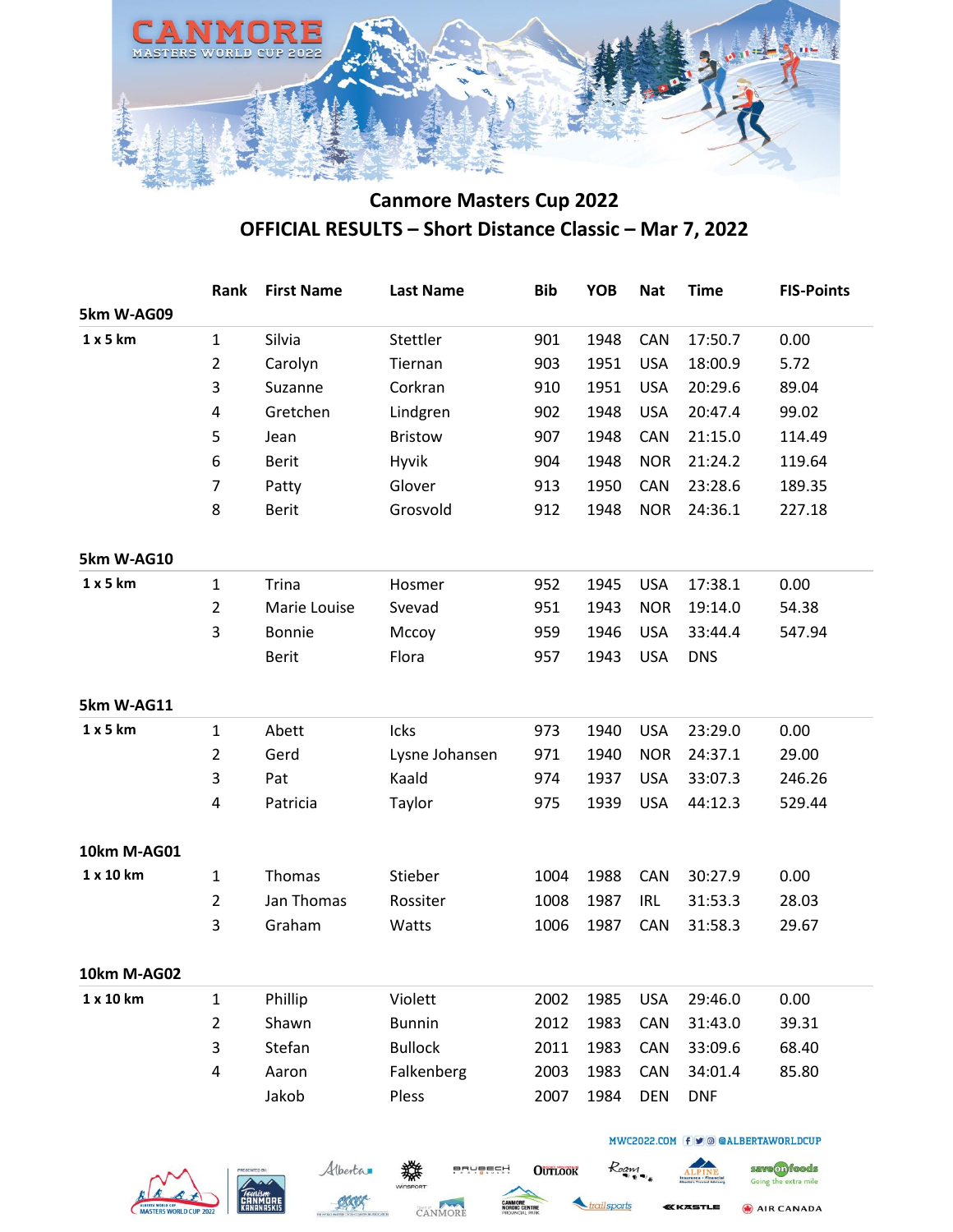

|              | Rank           | <b>First Name</b> | <b>Last Name</b> | <b>Bib</b> | <b>YOB</b> | <b>Nat</b> | <b>Time</b> | <b>FIS-Points</b> |
|--------------|----------------|-------------------|------------------|------------|------------|------------|-------------|-------------------|
| 10km M-AG03  |                |                   |                  |            |            |            |             |                   |
| 1 x 10 km    | $\mathbf 1$    | James             | Rucker           | 3003       | 1979       | <b>USA</b> | 30:38.9     | 0.00              |
|              | $\overline{c}$ | Charles           | Curtis           | 3009       | 1979       | CAN        | 30:59.2     | 6.62              |
|              | 3              | Aaron             | Bryant           | 3034       | 1980       | CAN        | 31:08.2     | 9.56              |
|              | 4              | Anssi             | Koivuniemi       | 3022       | 1978       | <b>FIN</b> | 31:44.4     | 21.37             |
|              | 5              | Hugh              | Simson           | 3016       | 1978       | CAN        | 32:24.4     | 34.42             |
|              | 6              | Xing              | Fang             | 3006       | 1979       | CAN        | 33:49.8     | 62.29             |
|              | 7              | Marc              | Steinegger       | 3024       | 1978       | SUI        | 35:20.7     | 91.95             |
|              | 8              | Darren            | Schwehr          | 3029       | 1979       | <b>USA</b> | 35:38.5     | 97.75             |
|              | 9              | Jonathan P        | Williams         | 3030       | 1979       | <b>USA</b> | 38:53.5     | 161.38            |
|              | 10             | Jeff PJ           | Wang             | 3025       | 1980       | <b>TPE</b> | 53:49.9     | 453.86            |
| 10km 1M-AG04 |                |                   |                  |            |            |            |             |                   |
| 1 x 10 km    | $\mathbf{1}$   | Ivan              | Schmid           | 4027       | 1975       | SUI        | 30:37.2     | 0.00              |
|              | 2              | Philippe          | Gauthier         | 4006       | 1972       | CAN        | 31:22.7     | 14.86             |
|              | 3              | Colin             | Norman           | 4016       | 1976       | CAN        | 31:41.5     | 21.00             |
|              | 4              | Jeremy            | Neufeld          | 4015       | 1974       | CAN        | 32:28.0     | 36.19             |
|              | 5              | Martin            | Simard           | 4019       | 1974       | CAN        | 33:24.0     | 54.47             |
|              | 6              | Michel            | Tessier          | 4020       | 1972       | CAN        | 33:37.2     | 58.79             |
|              | 7              | Markus            | Künzler          | 4029       | 1976       | AUT        | 34:51.0     | 82.89             |
|              | 8              | Jean              | Chamberland      | 4034       | 1973       | CAN        | 38:53.8     | 162.18            |
|              |                | Mark              | MacLachlan       | 4004       | 1973       | <b>USA</b> | <b>DNS</b>  |                   |
| 10km M-AG05  |                |                   |                  |            |            |            |             |                   |
| 1 x 10 km    | $\mathbf{1}$   | Andreas           | Tannert          | 5005       | 1969       | GER        | 31:30.6     | 0.00              |
|              | 2              | Alaric            | Fish             | 5027       | 1969       | CAN        | 32:28.5     | 18.38             |
|              | 3              | <b>Bruce</b>      | MacNeil          | 5001       | 1971       | CAN        | 32:32.2     | 19.55             |
|              | 4              | Urs               | Schneider        | 5044       | 1969       | SUI        | 33:34.2     | 39.23             |
|              | 5              | Wilhelm           | Northrop         | 5008       | 1969       | <b>USA</b> | 33:54.3     | 45.60             |
|              | 6              | Todd              | Randall          | 5016       | 1969       | CAN        | 37:28.5     | 113.58            |
|              | 7              | Paul              | Givens           | 5030       | 1971       | CAN        | 38:59.6     | 142.49            |
|              | 8              | Patrice           | Fortin           | 5028       | 1967       | CAN        | 40:09.6     | 164.71            |
|              | 9              | Doug              | Corkran          | 5046       | 1968       | <b>USA</b> | 41:52.4     | 197.33            |
|              | 10             | Eric              | Shaffner         | 5050       | 1971       | <b>USA</b> | 42:08.0     | 202.28            |
|              |                | Roland            | Eggspühler       | 5007       | 1968       | SUI        | <b>DNS</b>  |                   |
|              |                | Raymond           | <b>Bailey</b>    | 5019       | 1970       | CAN        | <b>DNS</b>  |                   |
|              |                |                   |                  |            |            |            |             |                   |







**OUTLOOK** 



Roaw

**(KASTLE** 

MWC2022.COM f v @ @ALBERTAWORLDCUP

save on foods

Going the extra mile

AIR CANADA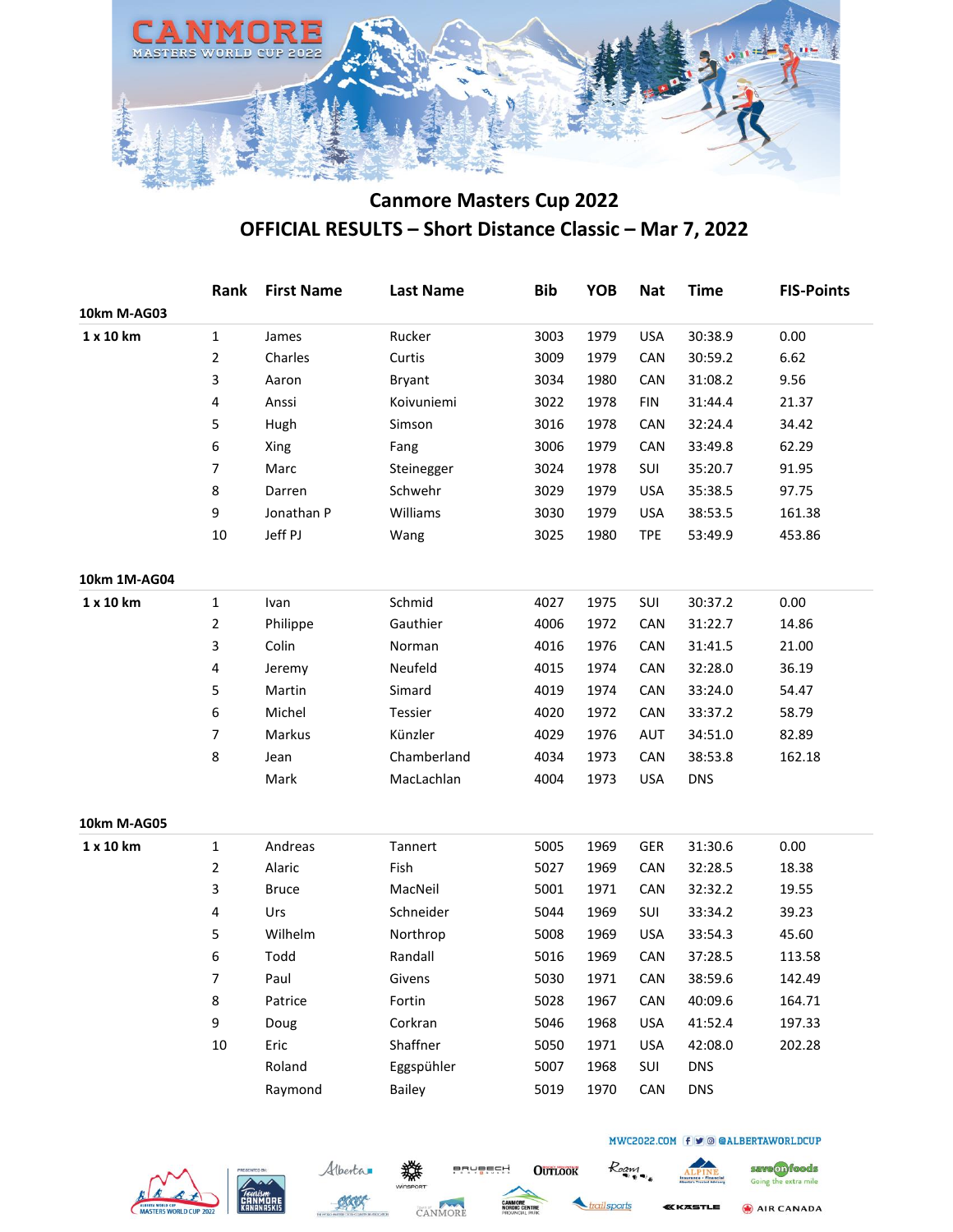

|                |              |            | <b>Bib</b> | <b>YOB</b> | <b>Nat</b> | <b>Time</b> | <b>FIS-Points</b> |
|----------------|--------------|------------|------------|------------|------------|-------------|-------------------|
|                |              |            |            |            |            |             |                   |
| $\mathbf{1}$   | Gian         | Jörger     | 6001       | 1964       | SUI        | 30:28.1     | 0.00              |
| $\overline{2}$ | Rune         | Harkestad  | 6002       | 1964       | <b>USA</b> | 32:11.5     | 33.94             |
| 3              | Mark         | Orzel      | 6007       | 1962       | CAN        | 32:20.5     | 36.89             |
| 4              | Marcus       | Boyle      | 6010       | 1963       | CAN        | 32:35.5     | 41.81             |
| 5              | John         | Downing    | 6015       | 1966       | <b>USA</b> | 32:40.0     | 43.29             |
| 6              | Ralf         | Stejskal   | 6008       | 1964       | <b>GER</b> | 33:08.0     | 52.48             |
| $\overline{7}$ | Frederic     | Badi       | 6020       | 1965       | <b>FRA</b> | 33:08.7     | 52.71             |
| 8              | George       | Edney      | 6033       | 1962       | CAN        | 33:12.0     | 53.79             |
| 9              | Zibi         | Cieplak    | 6011       | 1963       | CAN        | 33:22.9     | 57.37             |
| 10             | Sean         | Rickard    | 6056       | 1965       | CAN        | 33:49.2     | 66.00             |
| 11             | Velimatti    | Kuronen    | 6065       | 1964       | <b>FIN</b> | 33:58.6     | 69.09             |
| 12             | Martin       | Massicotte | 6024       | 1963       | CAN        | 34:37.3     | 81.79             |
| 13             | Tom          | Maier      | 6050       | 1965       | CAN        | 34:50.4     | 86.09             |
| 14             | Doug         | Beaman     | 6067       | 1963       | <b>USA</b> | 35:13.3     | 93.61             |
| 15             | <b>Brian</b> | Stevenson  | 6059       | 1964       | CAN        | 35:14.1     | 93.87             |
| 16             | Allan        | Magi       | 6021       | 1963       | CAN        | 36:04.0     | 110.25            |
| 17             | Mark         | Thomas     | 6060       | 1965       | CAN        | 36:07.6     | 111.43            |
| 18             | Ivan         | MacKenzie  | 6027       | 1966       | CAN        | 36:19.0     | 115.17            |
| 19             | Pasi         | Maatta     | 6049       | 1965       | CAN        | 36:38.1     | 121.44            |
| 20             | <b>Brian</b> | Webster    | 6063       | 1964       | CAN        | 37:28.4     | 137.95            |
| 21             | Joseph       | Mann       | 6051       | 1963       | CAN        | 38:25.7     | 156.75            |
| 22             | Tim          | Guss       | 6038       | 1964       | CAN        | 40:34.0     | 198.86            |
| 23             | Jean         | Doyon      | 6031       | 1965       | CAN        | 40:48.9     | 203.75            |
| 24             | Rolf         | Fox        | 6034       | 1962       | CAN        | 41:24.2     | 215.34            |
| 25             | Paul         | Kadziora   | 6044       | 1962       | CAN        | 41:27.4     | 216.39            |
| 26             | Marek        | Dutkiewicz | 6032       | 1963       | CAN        | 42:07.0     | 229.39            |
| 27             | Charles      | Bercaw     | 6068       | 1966       | <b>USA</b> | 42:16.0     | 232.34            |
| 28             | Glen         | Cowper     | 6036       | 1964       | CAN        | 43:40.3     | 260.01            |
|                | Mario        | Vinzens    | 6009       | 1963       | SUI        | <b>DNS</b>  |                   |
|                | Hans         | Sundberg   | 6025       | 1963       | <b>SWE</b> | <b>DNS</b>  |                   |
|                | Kamil        | Krulis     | 6046       | 1963       | CAN        | <b>DNS</b>  |                   |
|                | Hubert       | Inglin     | 6066       | 1964       | SUI        | <b>DNS</b>  |                   |
|                |              |            |            |            |            |             |                   |









**BRUBECH** 

**OUTLOOK** 

railsports

Roam



MWC2022.COM f v @ @ALBERTAWORLDCUP

AIR CANADA

save on foods

Going the extra mile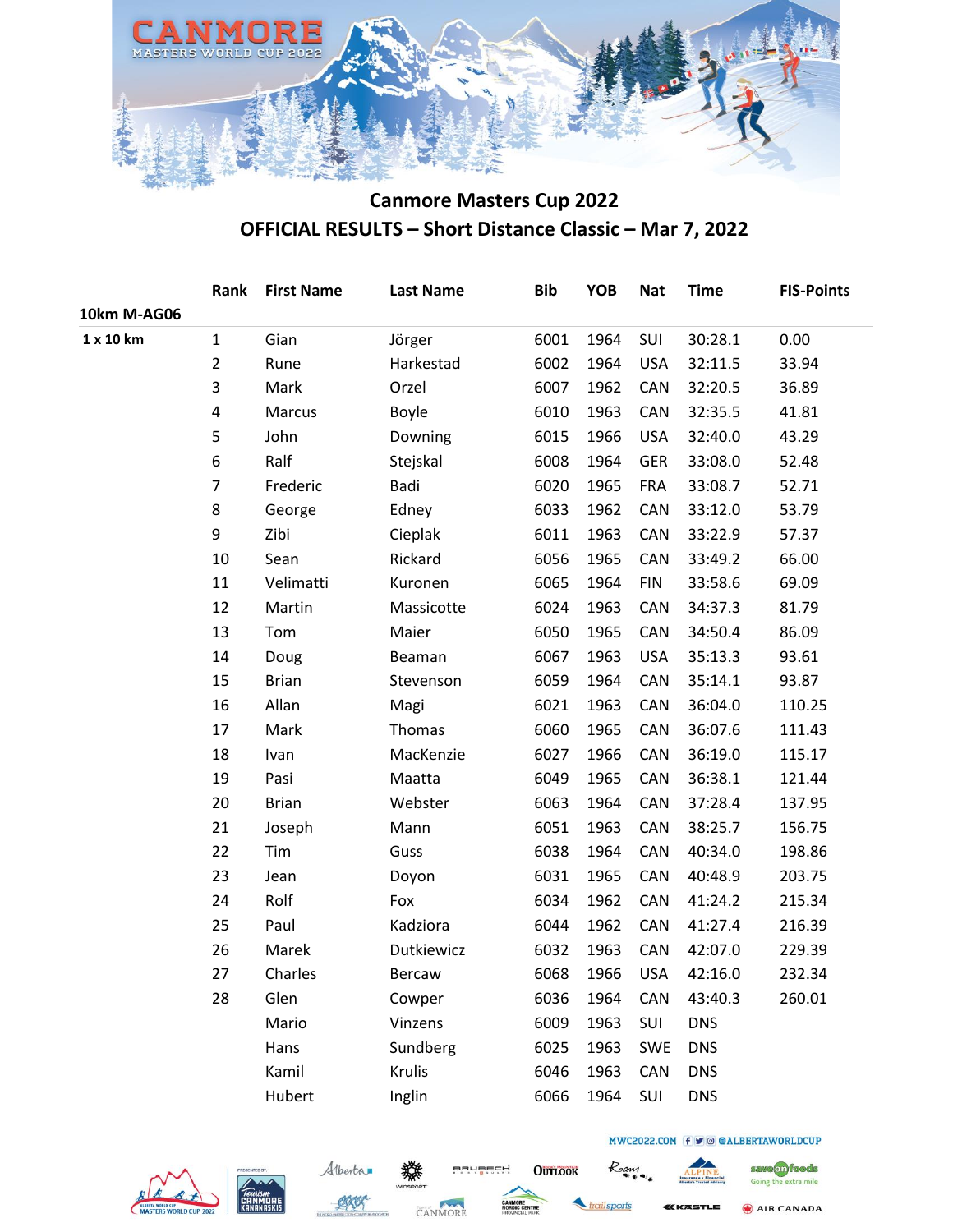

|             | Rank           | <b>First Name</b> | <b>Last Name</b> | <b>Bib</b> | <b>YOB</b> | <b>Nat</b> | <b>Time</b> | <b>FIS-Points</b> |
|-------------|----------------|-------------------|------------------|------------|------------|------------|-------------|-------------------|
| 10km M-AG07 |                |                   |                  |            |            |            |             |                   |
| 1 x 10 km   | $\mathbf{1}$   | Harri             | Ala-Lahti        | 7009       | 1961       | <b>FIN</b> | 30:09.0     | 0.00              |
|             | $\overline{2}$ | Barry             | Makarewicz       | 7002       | 1961       | <b>USA</b> | 30:38.8     | 9.88              |
|             | 3              | Odd               | Bersvendsen      | 7005       | 1958       | <b>USA</b> | 31:30.5     | 27.03             |
|             | 4              | Ulf               | Kleppe           | 7041       | 1958       | CAN        | 31:34.7     | 28.42             |
|             | 5              | Jussi             | Hytönen          | 7007       | 1958       | <b>FIN</b> | 31:36.2     | 28.92             |
|             | 6              | Clark             | Shipka           | 7055       | 1958       | CAN        | 32:30.6     | 46.97             |
|             | $\overline{7}$ | André             | Gauvin           | 7006       | 1957       | CAN        | 33:14.4     | 61.49             |
|             | 8              | Michael           | <b>Buss</b>      | 7075       | 1961       | CAN        | 33:26.2     | 65.41             |
|             | 9              | Hemmo             | Tolvanen         | 7060       | 1958       | <b>FIN</b> | 33:49.7     | 73.20             |
|             | 10             | Scott             | Waichler         | 7023       | 1961       | <b>USA</b> | 34:59.2     | 96.25             |
|             | 11             | Tom               | Lobsinger        | 7043       | 1958       | CAN        | 35:20.9     | 103.45            |
|             | 12             | Mike              | Brumbaugh        | 7013       | 1958       | <b>USA</b> | 35:27.0     | 105.47            |
|             | 13             | Geoffrey          | Wasteneys        | 7058       | 1960       | CAN        | 35:54.5     | 114.59            |
|             | 14             | Rainer            | Augsten          | 7072       | 1957       | CAN        | 36:04.8     | 118.01            |
|             | 15             | Jeffrey           | Russell          | 7068       | 1959       | <b>USA</b> | 36:07.7     | 118.97            |
|             | 16             | Paul              | Miller           | 7048       | 1958       | CAN        | 36:42.1     | 130.38            |
|             | 17             | Gregory           | Mcduffie         | 7065       | 1961       | <b>USA</b> | 36:44.7     | 131.24            |
|             | 18             | Sebastian         | Illmer           | 7014       | 1957       | <b>AUT</b> | 37:41.9     | 150.22            |
|             | 19             | Robert            | Faltus           | 7033       | 1957       | CAN        | 38:21.0     | 163.18            |
|             | 20             | Murray            | Farbridge        | 7034       | 1961       | CAN        | 38:48.1     | 172.17            |
|             | 21             | Rene              | Dufour           | 7031       | 1961       | CAN        | 38:49.0     | 172.47            |
|             | 22             | Mark              | Thomas           | 7018       | 1957       | CAN        | 38:51.3     | 173.23            |
|             | 23             | Robert            | <b>Baker</b>     | 7027       | 1958       | <b>USA</b> | 39:36.2     | 188.13            |
|             | 24             | Kevin             | McBeth           | 7047       | 1959       | CAN        | 40:16.4     | 201.46            |
|             | 25             | Evan              | <b>Davies</b>    | 7079       | 1961       | CAN        | 41:47.1     | 231.54            |
|             | 26             | Dan               | Wisneski         | 7070       | 1960       | <b>USA</b> | 43:56.7     | 274.53            |
|             | 27             | Douglas           | Martin           | 7046       | 1961       | CAN        | 44:41.2     | 289.29            |
|             |                | Pierre            | Doyon            | 7030       | 1958       | CAN        | <b>DNS</b>  |                   |
|             |                | David             | Currie           | 7078       | 1957       | CAN        | <b>DNS</b>  |                   |
|             |                |                   |                  |            |            |            |             |                   |





**BRUBECH** 

CANMORE

**OUTLOOK** 

railsports KKASTLE

Roam

Going the extra mile AIR CANADA

save on foods

MWC2022.COM f v @ @ALBERTAWORLDCUP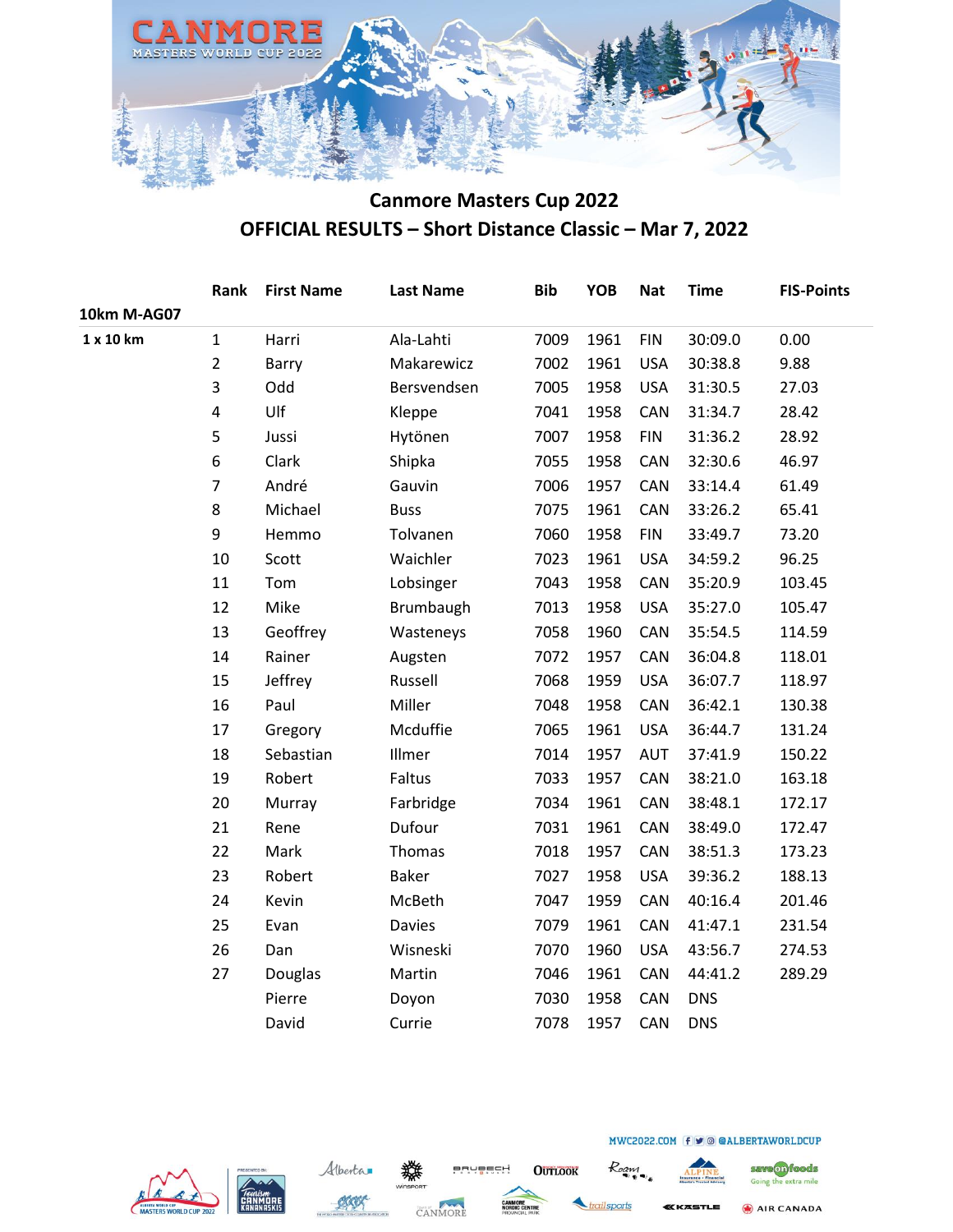

|             | Rank           | <b>First Name</b> | <b>Last Name</b> | <b>Bib</b> | <b>YOB</b> | <b>Nat</b> | <b>Time</b> | <b>FIS-Points</b> |
|-------------|----------------|-------------------|------------------|------------|------------|------------|-------------|-------------------|
| 10km M-AG08 |                |                   |                  |            |            |            |             |                   |
| 1 x 10 km   | $\mathbf 1$    | Robert            | Youngman         | 8005       | 1956       | <b>USA</b> | 34:40.6     | 0.00              |
|             | $\overline{2}$ | Jon               | Haukeland        | 8004       | 1955       | <b>NOR</b> | 34:49.2     | 2.48              |
|             | 3              | John              | Gravlin          | 8013       | 1954       | <b>USA</b> | 35:03.6     | 6.63              |
|             | 4              | Svein Anders      | Sorsdal          | 8010       | 1952       | <b>NOR</b> | 35:25.3     | 12.89             |
|             | 5              | Randal            | Bladel           | 8014       | 1956       | <b>USA</b> | 35:31.4     | 14.65             |
|             | 6              | Jean Marc         | Mura             | 8009       | 1956       | <b>FRA</b> | 35:54.8     | 21.40             |
|             | 7              | Herbert           | Wolkerstorfer    | 8016       | 1954       | AUT        | 36:08.5     | 25.35             |
|             | 8              | Bill              | Parry            | 8058       | 1955       | CAN        | 36:09.1     | 25.52             |
|             | 9              | Fred              | <b>Bushell</b>   | 8078       | 1956       | CAN        | 36:21.9     | 29.21             |
|             | 10             | Karl              | Landolt          | 8017       | 1952       | SUI        | 36:29.3     | 31.35             |
|             | 11             | Ed                | Delaplante       | 8018       | 1954       | CAN        | 36:30.8     | 31.78             |
|             | 12             | Josef             | Weixlbaumer      | 8028       | 1956       | AUT        | 36:42.1     | 35.04             |
|             | 13             | Raymond           | Tschaenn         | 8019       | 1955       | <b>FRA</b> | 36:42.7     | 35.21             |
|             | 14             | Charlie           | Schrama          | 8060       | 1954       | CAN        | 37:53.3     | 55.57             |
|             | 15             | Steven            | Moore            | 8020       | 1954       | <b>USA</b> | 38:08.5     | 59.95             |
|             | 16             | Allan             | Mcintosh         | 8038       | 1954       | CAN        | 38:34.6     | 67.48             |
|             | 17             | Lloyd             | <b>Button</b>    | 8079       | 1954       | CAN        | 39:09.7     | 77.60             |
|             | 18             | Dale              | Irwin            | 8025       | 1956       | CAN        | 39:15.8     | 79.36             |
|             | 19             | Manfred           | Jöckel           | 8031       | 1955       | <b>GER</b> | 40:08.3     | 94.50             |
|             | 20             | Tim               | Friesen          | 8048       | 1955       | CAN        | 40:11.9     | 95.54             |
|             | 21             | Gordon            | Craig            | 8081       | 1955       | CAN        | 40:18.3     | 97.39             |
|             | 22             | Mike              | Bell             | 8036       | 1952       | CAN        | 41:26.5     | 117.05            |
|             | 23             | Carl              | Hoerger          | 8001       | 1956       | USA        | 41:35.9     | 119.76            |
|             | 24             | Thomas            | McHenry          | 8067       | 1955       | USA        | 41:44.9     | 122.36            |
|             | 25             | Peter             | Neumann          | 8057       | 1953       | CAN        | 42:17.4     | 131.73            |
|             | 26             | Peter             | Achtem           | 8072       | 1953       | CAN        | 44:17.7     | 166.42            |
|             | 27             | Regis             | Peschot          | 8042       | 1956       | FRA        | 46:14.3     | 200.05            |
|             | 28             | lan               | Robertson        | 8059       | 1953       | CAN        | 47:54.3     | 228.89            |
|             | 29             | Dennis            | Arpin            | 8074       | 1952       | CAN        | 48:04.1     | 231.71            |
|             | 30             | David             | Burt             | 8065       | 1952       | USA        | 49:02.4     | 248.52            |
|             | 31             | Craig             | Skinner          | 8069       | 1954       | <b>USA</b> | 1:01:01.5   | 455.90            |
|             | 32             | Kenneth           | Hughes           | 8050       | 1954       | CAN        | 1:02:48.8   | 486.84            |
|             | 33             | John              | Whiting          | 8071       | 1952       | <b>USA</b> | 1:30:45.7   | 970.42            |
|             |                | Chris             | Puchner          | 8041       | 1953       | USA        | <b>DNS</b>  |                   |
|             |                | Arne              | Stonor           | 8044       | 1952       | DEN        | <b>DNS</b>  |                   |
|             |                | Len               | Goodman          | 8049       | 1956       | CAN        | <b>DNS</b>  |                   |
|             |                | Teddy             | Pless            | 8062       | 1956       | DEN        | <b>DNS</b>  |                   |
|             |                | Martin            | Hudson           | 8066       | 1953       | <b>USA</b> | <b>DNS</b>  |                   |







BRUBECH

**OUTLOOK** 

ailsports

Roam



MWC2022.COM f v @ @ALBERTAWORLDCUP

save on foods Going the extra mile AIR CANADA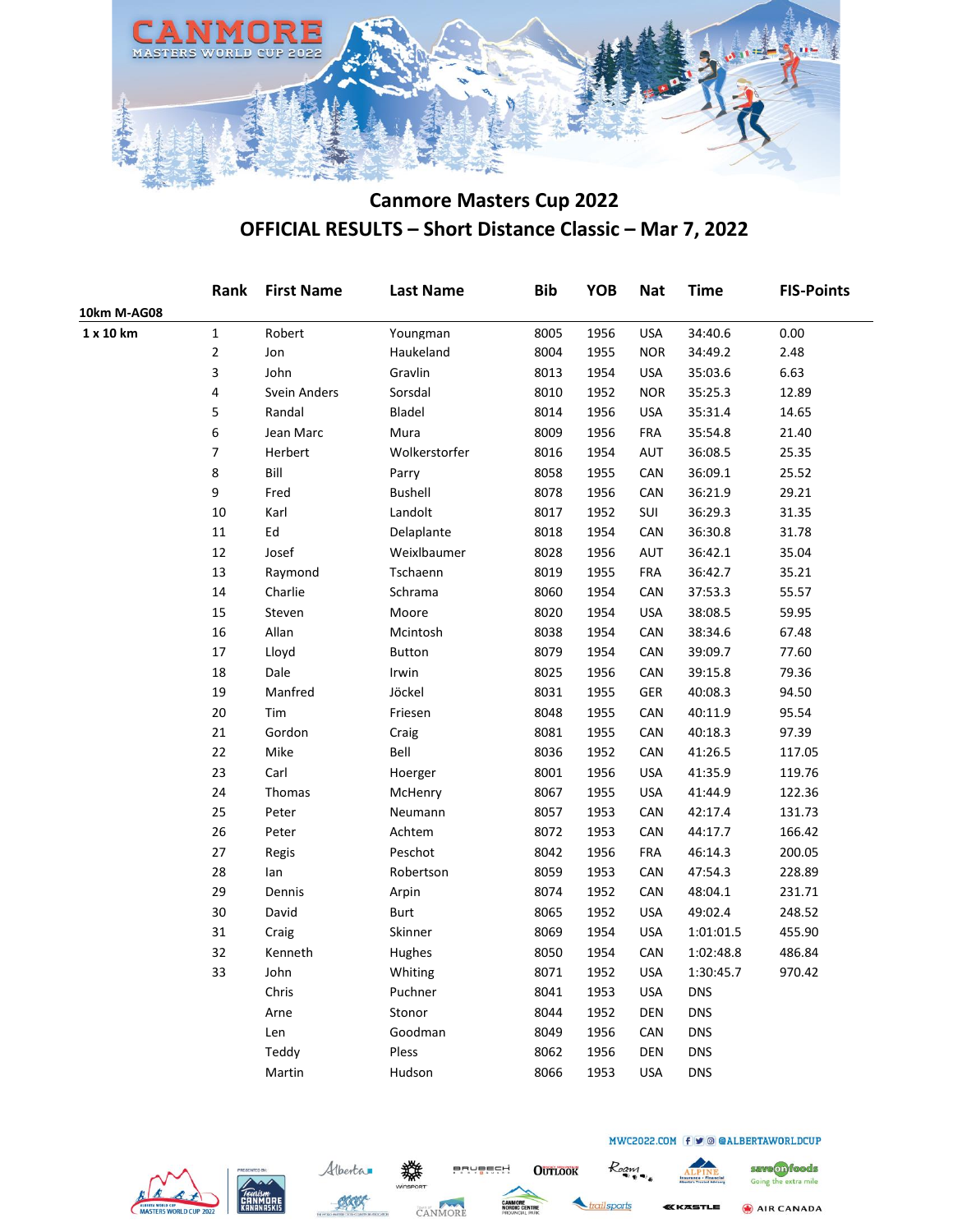

|             | Rank           | <b>First Name</b> | <b>Last Name</b> | <b>Bib</b> | <b>YOB</b> | <b>Nat</b> | <b>Time</b> | <b>FIS-Points</b> |
|-------------|----------------|-------------------|------------------|------------|------------|------------|-------------|-------------------|
| 10km M-AG09 |                |                   |                  |            |            |            |             |                   |
| 1 x 10 km   | $\mathbf{1}$   | Reidar            | Zapf-Gilje       | 8636       | 1951       | <b>CAN</b> | 34:42.0     | 0.00              |
|             | $\overline{2}$ | Glenn             | Jobe             | 8613       | 1951       | <b>USA</b> | 34:45.5     | 1.01              |
|             | 3              | Hans Petter       | Gulbrandsen      | 8604       | 1949       | <b>NOR</b> | 34:56.9     | 4.29              |
|             | 4              | David             | Ford             | 8611       | 1950       | <b>USA</b> | 34:59.0     | 4.90              |
|             | 5              | Ken               | Dawson           | 8615       | 1950       | <b>USA</b> | 36:50.6     | 37.06             |
|             | 6              | Olaf              | Knai             | 8605       | 1949       | <b>NOR</b> | 37:37.5     | 50.58             |
|             | 7              | Lyle              | Wilson           | 8614       | 1949       | CAN        | 38:04.2     | 58.27             |
|             | 8              | Guy               | Thibodeau        | 8610       | 1950       | <b>USA</b> | 38:18.0     | 62.25             |
|             | 9              | Tom               | Jones            | 8629       | 1951       | <b>CAN</b> | 38:33.1     | 66.60             |
|             | 10             | Gerry             | <b>Breneman</b>  | 8623       | 1949       | CAN        | 41:52.5     | 124.06            |
|             | 11             | Gregory           | Patz             | 8644       | 1950       | <b>USA</b> | 43:33.2     | 153.08            |
|             | 12             | Ray               | Dickerson        | 8638       | 1951       | <b>USA</b> | 43:52.2     | 158.56            |
|             | 13             | Laurens           | van Vliet        | 8618       | 1949       | CAN        | 44:07.4     | 162.94            |
|             | 14             | Michael           | Meyer            | 8643       | 1951       | <b>USA</b> | 44:47.7     | 174.55            |
|             | 15             | Stanley           | Berry            | 8648       | 1948       | CAN        | 45:01.9     | 178.65            |
|             | 16             | Charlie           | <b>Bruce</b>     | 8650       | 1947       | CAN        | 49:46.3     | 260.61            |
|             | 17             | Robert            | Mcnamara         | 8642       | 1950       | <b>USA</b> | 56:18.8     | 373.72            |
|             |                | Jarle             | Thonstad         | 8607       | 1951       | <b>NOR</b> | <b>DNS</b>  |                   |
|             |                | Corey             | Torgness         | 8635       | 1950       | CAN        | <b>DNS</b>  |                   |
|             |                | Greg              | Andrews          | 8647       | 1951       | CAN        | <b>DNS</b>  |                   |
|             |                |                   |                  |            |            |            |             |                   |







**OUTLOOK** 

railsports

Roam



MWC2022.COM f v @ @ALBERTAWORLDCUP

save on foods Going the extra mile

AIR CANADA

**KKASTLE**